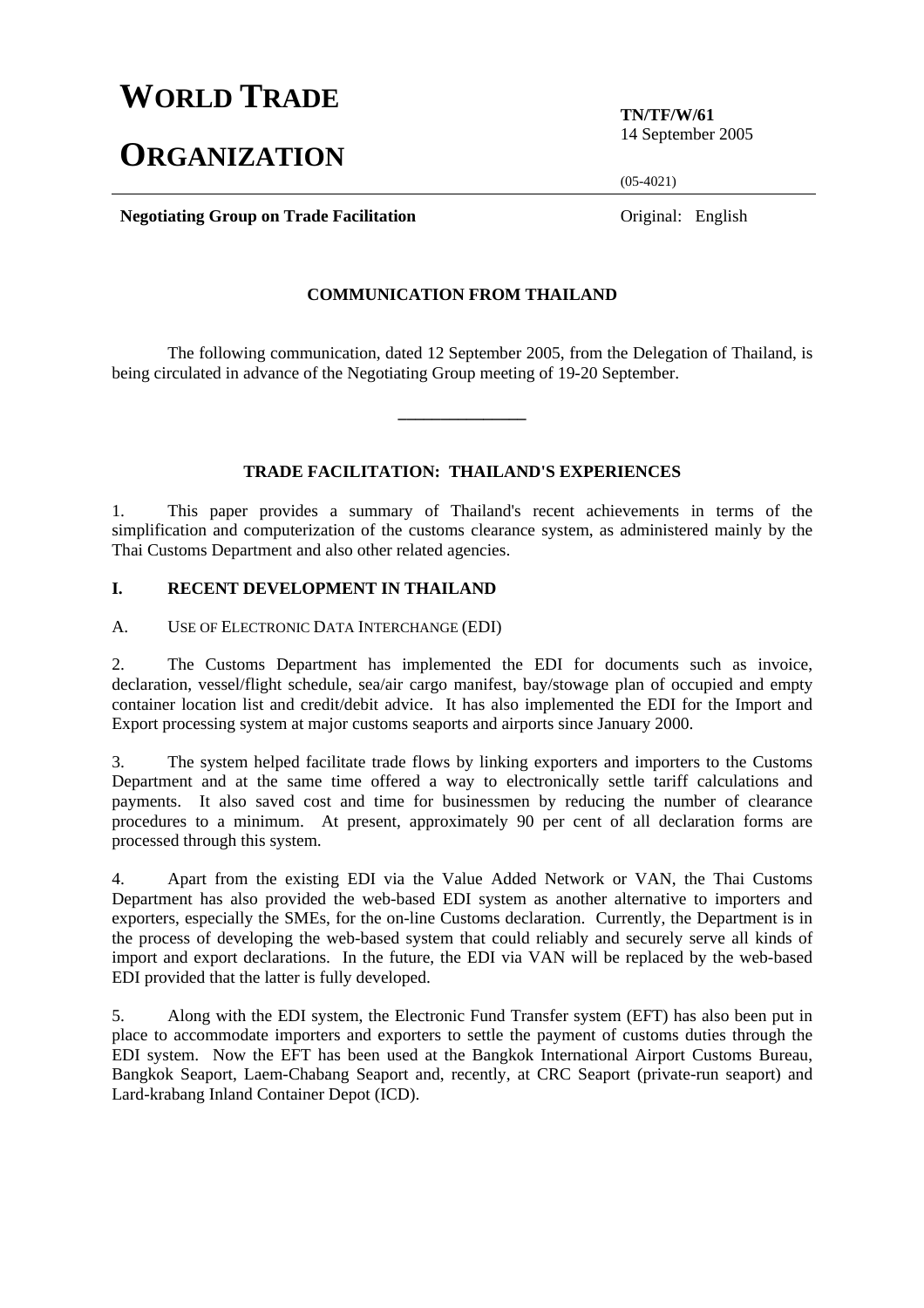## B. "ONE DAY CLEARANCE" PROJECT

6. In August 2004, the Customs Department, in cooperation with the Port Authority of Thailand (PAT), the Thai Airways International Public Company Limited and the Airport of Thailand Public Company Limited launched the "One Day Clearance" project. The objectives of the One Day Clearance Service are to accelerate the clearance of inbound and outbound cargoes so that importers and exporters can move their cargoes within 24 hours, and to reduce the time of information exchange between the four agencies.

7. Thai Customs has streamlined its working process by implementing an electronic information system incorporated with the Port Authority of Thailand to ensure that the importers can pick up the declared goods within one working day, provided that the required documents are properly submitted. Under this project, the Customs Department must complete the inspection process within 7 days and the other related agencies will have 17 hours to complete their tasks. The new system began at the 3 major ports of entry: Bangkok Port, Laem Chabang Port and Bangkok International Airport.

## C. SINGLE WINDOW E-LOGISTICS

8. The Ministry of Information and Communication Technology (MICT) has taken forward the "Single-Window e-Logistics" initiative proposed by the National Economic and Social Development Board as one of the national agenda priorities to enhance the overall competitiveness of the country through an efficient logistics-related information flow. The project will deliver a national information network with a single web interface that enables the exchange of electronic documents and services among government agencies, businesses and logistics communities so as to eliminate inefficiencies in administering cross-border transactions and maximize the business value of ICT in fulfilling all import, export, transit-related regulatory and transportation-related requirements.

9. To advance the development of this project, MICT has established a National Blueprint in developing core IT systems that will facilitate the exchange of commercial and regulatory documentation necessary for trade and logistics. Specifically, the blueprint provides the functional and technical architecture and the development roadmap for the standardization, simplification and harmonization of legally binding trade-related electronic documents and business processes.

10. A pilot project, or so-called One-Stop Export Service Center, led by the Department of Export Promotion and Thai Customs Department is now being implemented taking initially into account functions and requirements of 8 agencies based on Customs value framework to provide a web-based Single Window Entry system that enables exporters to apply for trade permits and licenses/certificates through centralized e-Forms. The second phase of the project will incorporate relevant technologies such as digital signature and data water marking to enable exporters to print approved licenses/certificates from their own Personal Computer.

## D. ONE-STOP EXPORT SERVICE CENTER

11. As mentioned above, Thailand is now operating the Pilot Project on Single Window for exporters naming the One-Stop Export Service Center. This new multi-governmental agency unit was created in early June 2002 within the Export Promotion Department to expedite the process of granting export certificates. The Center aims to shorten the application process by one week, granting approval to food exporters within one to three days.

12. The Center targets at providing export services to manufacturers of varied items among which agricultural products and textiles are first priorities. The Center is maintained by 20 officers led by a Director who is appointed by the Export Promotion Department. There are 14 officers who come from 6 sectoral ministries (Commerce, Finance, Agriculture, Industry, etc.) and take care of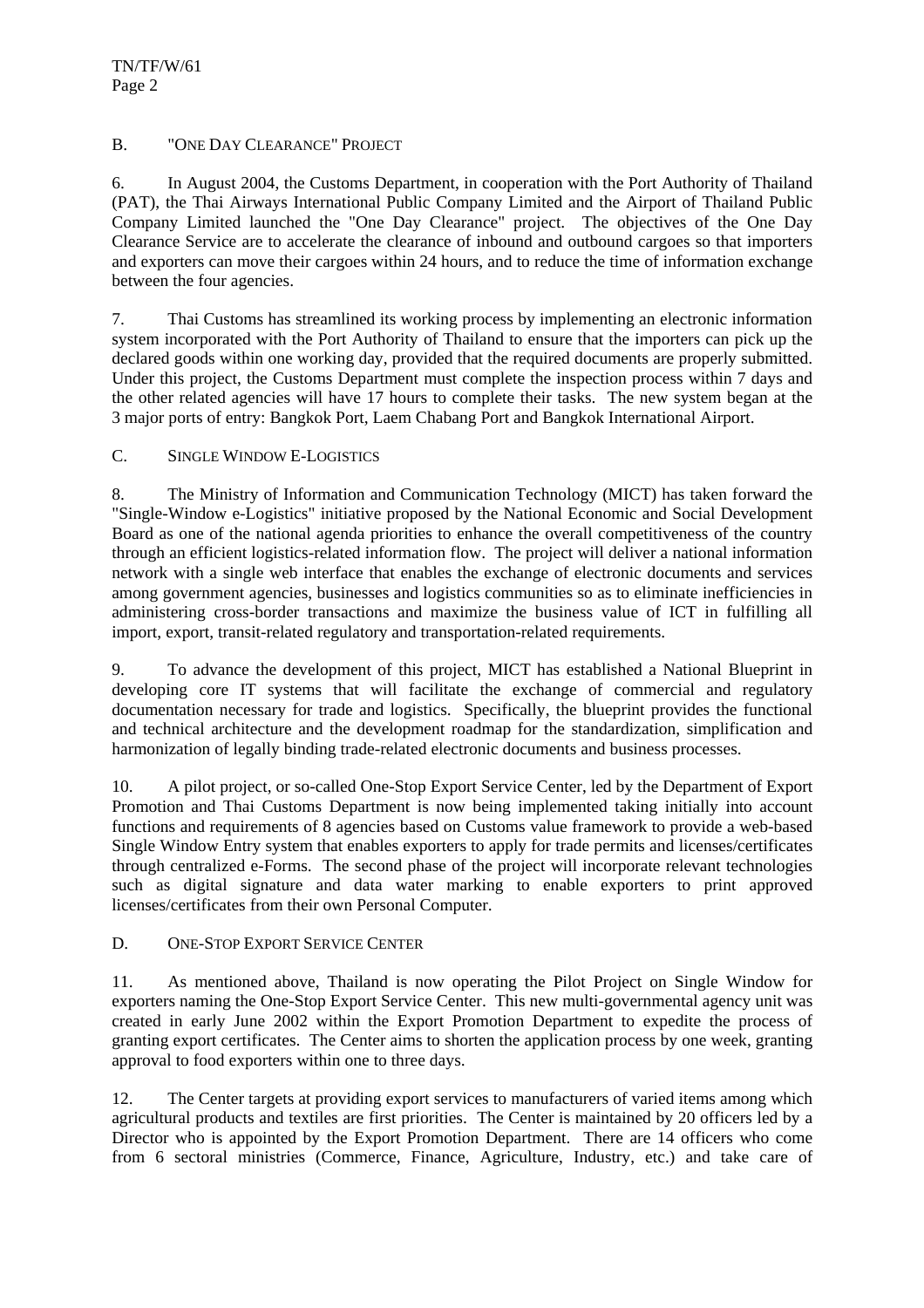professional issues which are under the jurisdiction of their respective ministries. Every export documents received will be handled immediately by the Center and results will be returned within 1-2 days.

13. Every officer delegated by the ministries and departments is authorized to make decisions, stamp and be responsible for the results (it takes 30-60 minutes to handle documents at each stage of the process). Only extremely complicated cases which can not be settled properly by the Center will be forwarded to a higher level for thorough examination and final decision. In this case, results can only be returned within 2-3 days (only in the case where the Center functions as a receive-return unit). In the process that documents are handled by professional sections, the Head of the Center can only coordinate and facilitate activities instead of directly interfering in professional decisions of officers who come from different sectoral ministries.

14. The center will continue to provide licenses and certify food exporters until the Single Window system is fully developed to process all the information digitally.

## E. OTHER DEVELOPMENTS

## **1. Appeal Procedures and Due Process**

15. A special Customs Appeal Committee was established under section 112 *bis* of the Customs Act to make decisions concerning any valuation discrepancy between customs officers and concerned importers. In principle, if there are any discrepancies concerning valuation, tariff classification, amount of duty payable, origin of goods and quantity of imported goods when the declaration and related documents are verified by customs officers, the concerned importers, exporters, or their agents, can appeal the customs' decision at that time.

16. The appeals can be made within specified time limits. For example, under section 112 *bis* of the Customs Act (2002), importers and exporters have the right to submit the appeals to the Customs Department within 30 days after the date of receiving the notice assessment. Further avenues to seek review by the Tax Court also exist and become available after the initial appeals process at the Customs Department is concluded.

#### **2. Risk Management Programme**

17. The Thai Customs Department has implemented this customs technique to simplify the cargo clearance since the year 2000. To achieve the objective, the customs procedure was improved by introducing the post-clearance audit instead of the pre-clearance audit. Furthermore, the trade-related profiling system has been developed so as to use a reference data to identify high-risk goods. Recognizing the increase of trade volume, the Department has also reduced physical examination by focusing on the improvement of the customs profiling system, targeting techniques and upgrading the responding units and allocating more resource persons to increase the efficiency of post-clearance audit and risk management.

#### **3. Business Partnership**

(a) The Gold Card Privileges

18. In order to facilitate and expedite the Customs procedures for import or export clearance, drawback, and tax compensation for the maximum benefits of the reliable importers/exporters, the Customs Department has entitled Gold Card Class for importers/exporters that have qualifications as specified by the Customs Department. The Gold Card members will receive the Customs privileges